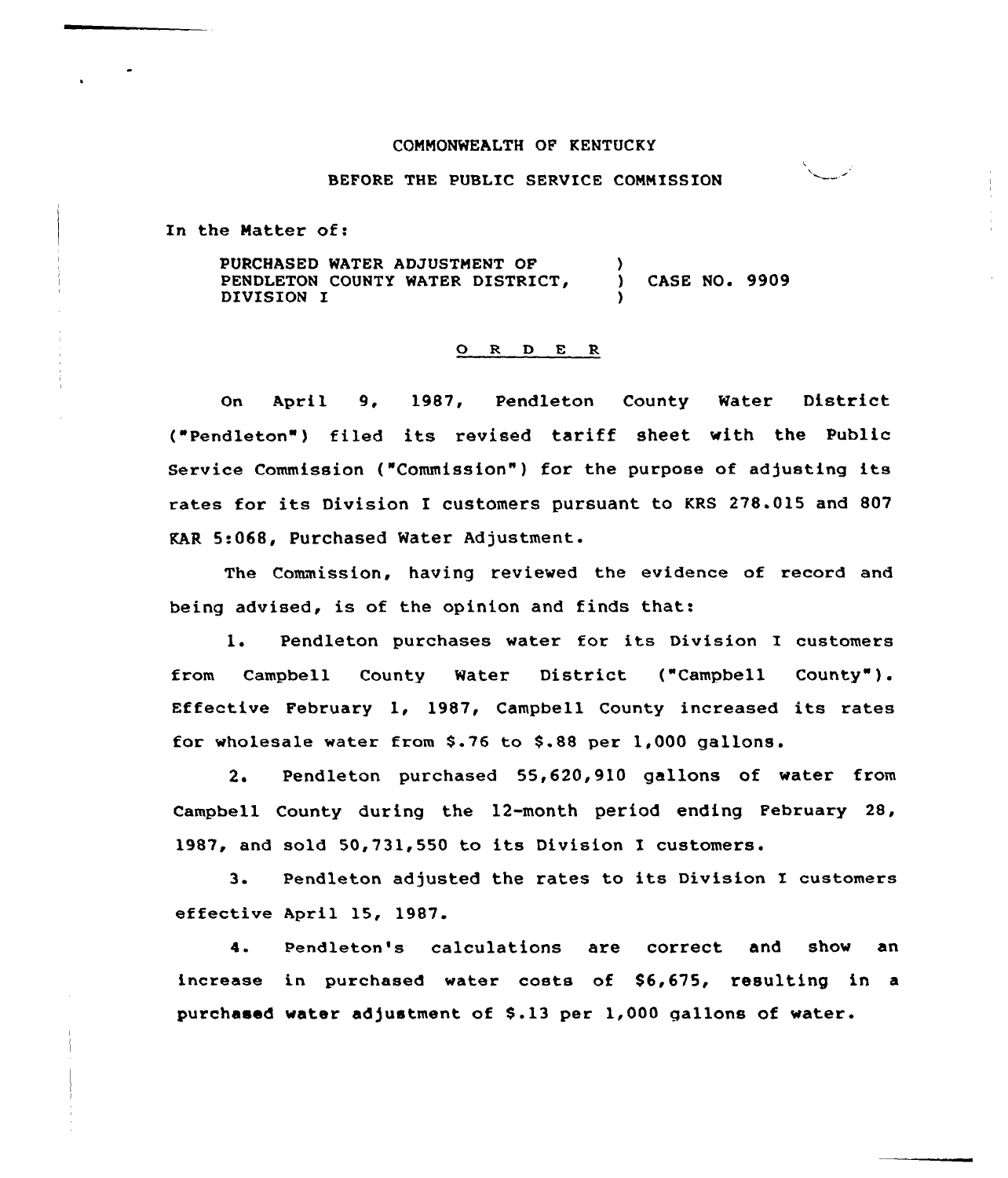5. The tariff sheet filed by Pendleton is incorrect in that the minimum bill should be  $$6.68$  rather than the  $$6.55$  shown in the tariff.

IT IS THEREFORE ORDERED that:

1. The purchased water adjustment of \$.13 per 1,000 gallons and the rates in Appendix <sup>A</sup> be and they hereby are approved effective for services rendered on and after December 15, 1986

 $2.$ Within 30 days of the date of this Order, Pendleton shall file its revised tariff sheet setting forth the rates approved herein.

3. Within <sup>30</sup> days of the date of this Order, Pendleton shall file verification that it has notified its customers of the rate increase as required by KRS 278.015.

Done at Frankfort, Kentucky, this 22nd day of April, 1987.

PUBLIC SERVICE COMMISSION

Ruk D. Hemer f.

 $\frac{16.18}{\text{Vice Chalman}}$ 

6Phissioner

hTTSSTa

Executive Director